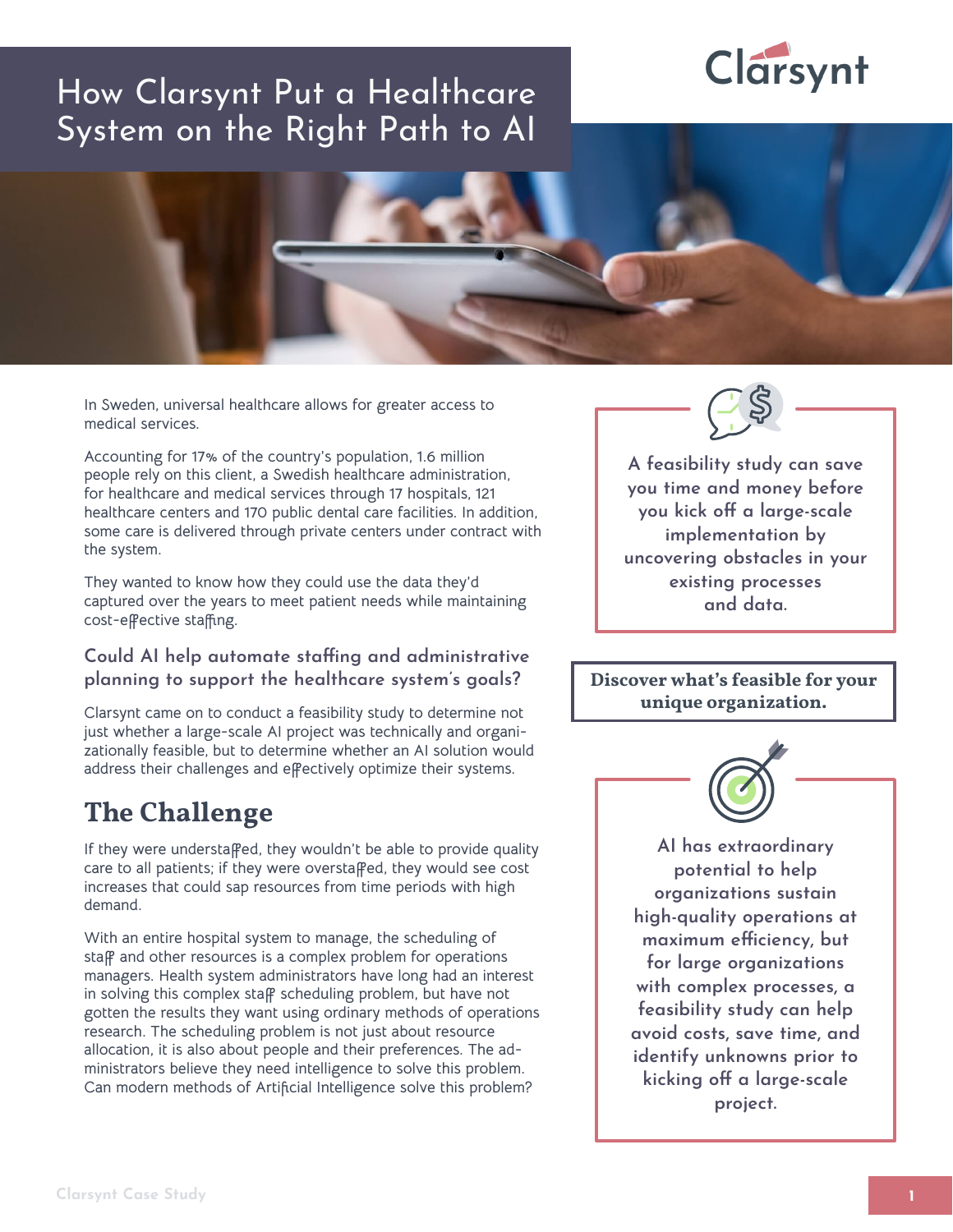### **Key questions**

**The client wanted to determine how AI could support the healthcare system's goals by answering these questions:** 

- **Did their system have enough relevant data for making accurate predictions about patient demand and staffing?**
- **Could they use the data they had to draw reliable conclusions about the varying needs throughout the system?**
- **If their data was insufficient, what additional information--and resources for obtaining the information--were necessary?**
- **Was information available internally sufficient or did they need data from external sources?**
- **How could they use AI while maintaining data privacy?**



**Case Company Profile**



**INDUSTRY: Healthcare**

**EMPLOYEES: approx. 50,000**

**PROJECT TIMELINE: 6 months** 

#### **INTERESTING TO KNOW:**

**Based in Sweden, their public includes 1.6 million people who rely on them for healthcare and medical services through 17 hospitals, 121 healthcare centers and 170 public dental care facilities.**

## **The feasibility study**

**To save the client from the expense of an unsustainable or inflexible implementation project that could exceed several million dollars in cost, Clarsynt's feasibility study helped uncover:** 

- **1. The value of processes they already had in place**
- **2. What they could realistically learn from the historical data they had captured.**

**A sound feasibility study for AI planning would require attention to organizational goals, system-wide variables (populations, disease and injury trends, human resources, among many others), available data for each variable, reviews of current literature, and knowledge of existing AI tools.**

*"Clarsynt's work has contributed to more investigations and use of AI in logistics planning, with developing algorithms combined with RPA technology in our hospitals. Their findings directly contributed to elevating this region in Sweden to national AI competence."*

**—Dr. Lars Lindsköld, Senior Advisor to AI Sweden**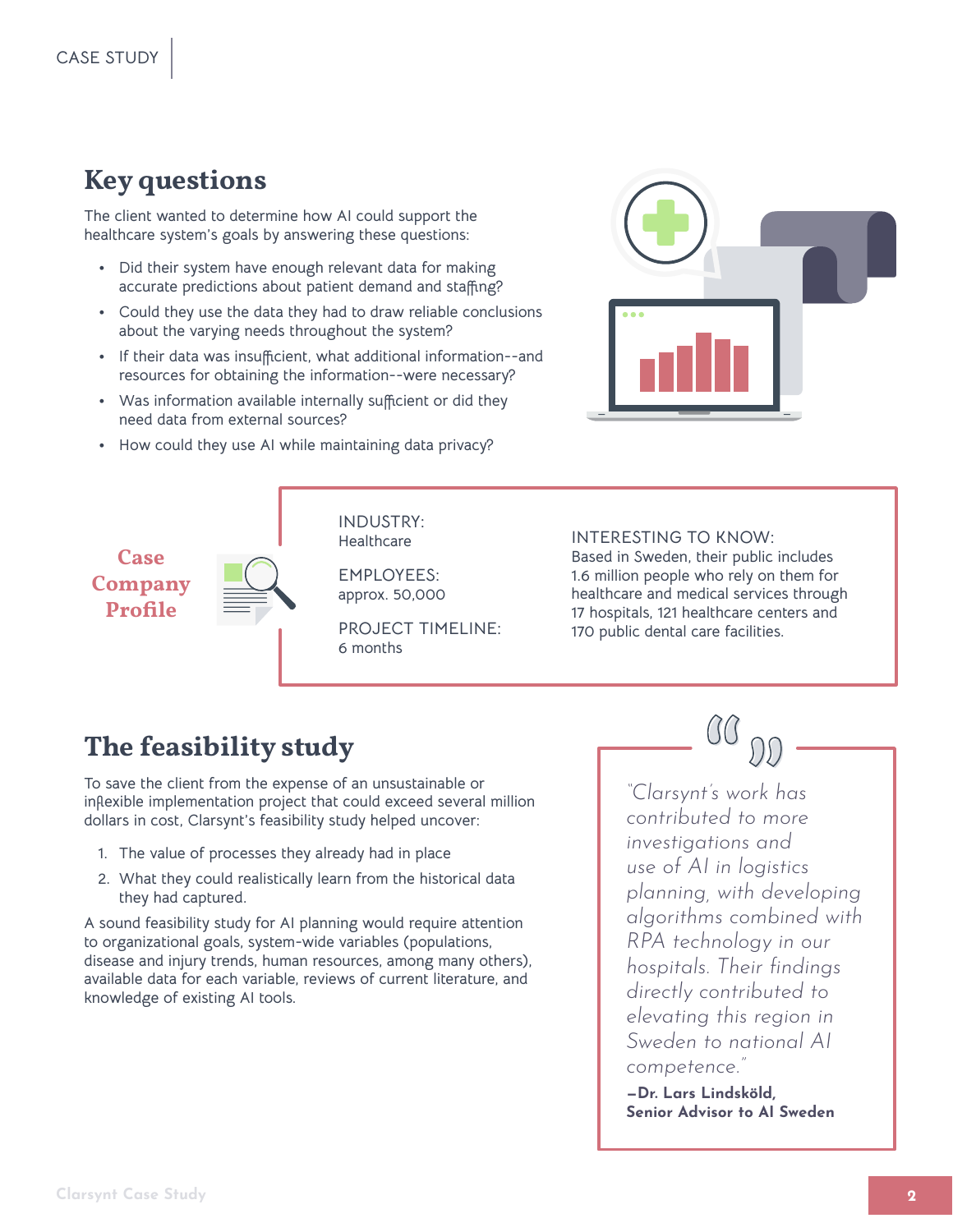#### **Predictive modeling**

**In many ways, prediction is the core of intelligence. When an expert observes and anticipates what will happen next in order to take action and avoid trouble, what we often think of as instinct is really a prediction based on data. The feasibility of an AI enhanced scheduling tool for the hospital system rests on the ability to make accurate predictions of items that drive demand for services from currently available data.**

**Clarsynt developed predictive models for future service demand based on historical data including patient volume, length of stay, and diagnoses. During the predictive modeling process, Clarsynt also evaluated and reported on data quality and relevance—enabling them to better understand which measurements would matter moving forward. Typically a resource-intensive and expensive process, data evaluation ultimately reduces costs for the healthcare system.** 

**Predictive modeling indicates which data is needed for the prediction and which data is not. Accurate and timely measurements can be expensive, so knowing which ones contribute to relevant insights and which don't is a good way to reduce the cost of working systems.**

**Identifying missing data at this stage also avoids the unnecessary expense and frustration of trying to implement AI before a strong data foundation is in place.**

**In this work, Clarsynt used powerful models called neural networks to recognize subtle relationships in the data. These are just one of many machine learning algorithms available to us and are capable of seeing patterns in complex data.**

**The modeling process explored the available data and its ability to predict the relevant demand for services through many model variants. These variants ranged from simple, with few predictive variables, to complex with many predictive variables. All to show what is necessary, what is sufficient, and what is missing before beginning an expensive implementation project.**



#### **Report findings**

**Clarsynt's feasibility report process revealed that the data that was available could predict the length of patient stay. Length of stay being an important driver of service demand in the hospital, these predictions could be leveraged as an input into organizational adjustments and staff schedules. The project identified clear next steps for implementing an improved data strategy to advance the scheduling program.**

**Furthermore, the study showed which missing data presented the greatest challenges for predicting patient volume system-wide—including seasonal and event-driven variations in the data.**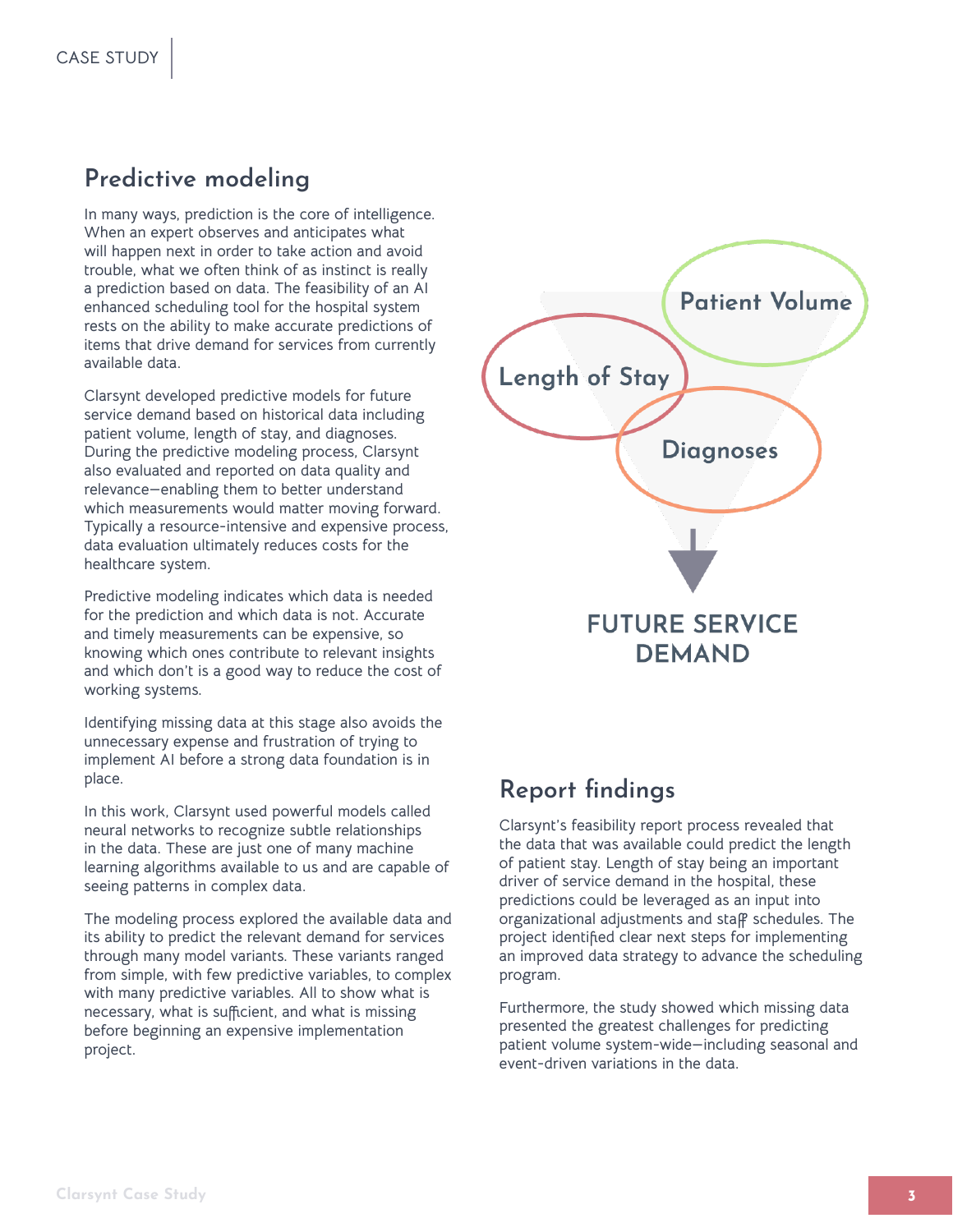## **What is the value of a feasibility study?**

**While the value of a well-designed AI program is indisputable, implementation costs are considerable. Programs require input and buy-in from throughout the enterprise, so a feasibility study that captures concrete goals, evaluates the level of data that is available, and assesses current resources is an essential first step in the process.** 

**According to Dr. Lars Lindsköld, Senior Advisor to AI Sweden, the feasibility study from Clarsynt, "contributed to more investigations and use of AI in logistics planning, with developing algorithms combined with RPA technology in our hospitals."**

#### **Clarsynt got the AI process off on the right foot by helping the client:**



- **Understand the possibilities AI technology can bring to healthcare administration and hospital operations.**
- **See the value of involving doctors and nurses to shape an AI solution.**
- **Implement AI solutions in real-world situations.**

### **How can a feasibility study support your goals?**

**When companies have data sitting in data warehouses, data marts, and data lakes but are not putting that valuable resource to work, they may be letting competitive advantages and operational efficiencies go to waste. A feasibility study is a low-cost way to assess the opportunities, costs, and potential ROI of AI.** 

#### **AI is a business automation tool that can produce knowledge and efficiencies across the organization:**

• **Customer segmentation**

• **Human resources** • **Inventory and parts optimization**

• **Logistics-network optimization**

• **Customer-service analytics** • **Energy management** • **Fraud and debt analytics**

- **Manufacturing**
- **Marketing and sales**
	- **Operations**
	- **Performance management**
	- **Predictive maintenance**
	- **Predictive service and interventions**
	- **Product-feature optimization**
- **Risk modeling and analytics**
- **Service optimization**
- **Strategy and corporate finance**
- **Supply-chain management**
- **Talent management**